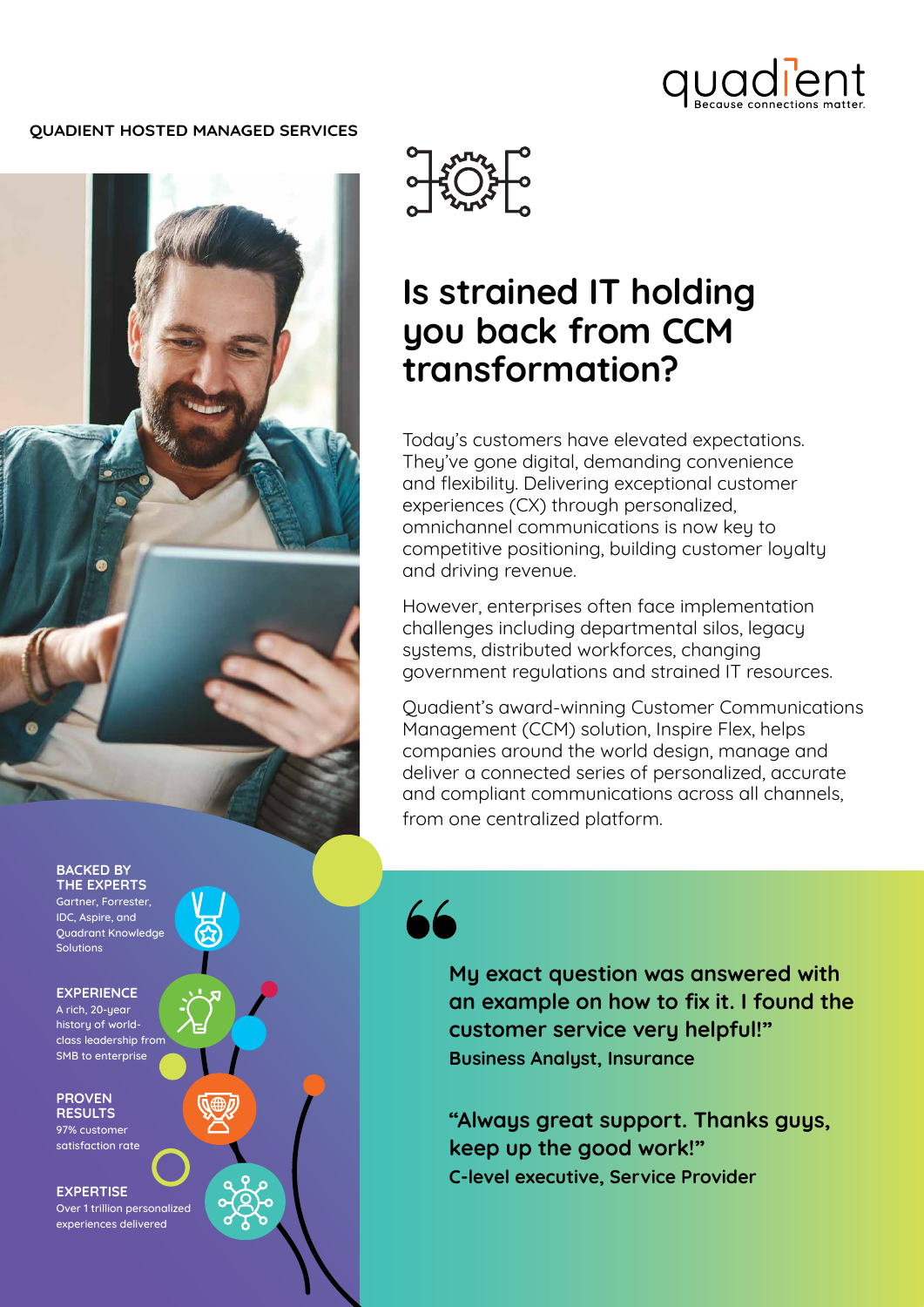# **LET THE EXPERTS HOST MANAGED SERVICES FOR SPEEDY TRANSFORMATION**

With Quadient Hosted Managed Services (QHMS), you benefit from the planet's most intelligent CCM solution – the only fully integrated, any-premise, end-to-end CCM solution – without any heavy lifting.

When you choose Inspire Flex as a Quadient Hosted Managed Service, our team of experts handles migrations, updates, optimization, and application management, letting you transform customer communications while reserving IT resources for other key business competencies. QHMS empowers you to do less with more and get to value quicker.

Deployed in a dedicated instance in the cloud and managed by Quadient experts, this "as a Service" delivery model includes Inspire Flex as a transaction-based subscription license that bundles hardware/software/support and application management costs into one subscription license. This allows customers to focus on utilizing the power of the latest version of Inspire Flex without having to worry about the technical complexities of operating and maintaining the software themselves.

Today, many companies are combining the power and versatility of Inspire Flex with the benefits of cloud operations to reduce capital outlay, accelerate return on investment, and deliver peace of mind.

| <b>BASIC</b>  | Operating time                   | $7 \times 24$            |
|---------------|----------------------------------|--------------------------|
|               | Service times                    | Mon-Fri: 8:00am- 5:00pm* |
|               | Guaranteed availability          | 88%                      |
|               | Recovery point objective         | 7d                       |
|               | Disaster recovery classification | 7d                       |
|               | Number of scalers                | $\mathbf{1}$             |
|               | Number of interactive            | $\mathbf{1}$             |
|               | Number of non-prod environments  | $\mathbf{1}$             |
| <b>BRONZE</b> | Operating time                   | $7 \times 24$            |
|               | Service times                    | Mon-Fri: 7:00am- 6:00pm* |
|               | Guaranteed availability          | 93%                      |
|               | Recovery point objective         | 24h                      |
|               | Disaster recovery classification | 24h                      |
|               | Number of scalers                | 3                        |
|               | Number of interactive            | 2                        |
|               | Number of non-prod environments  | $\overline{2}$           |
|               |                                  |                          |
|               | Operating time                   | $7 \times 24$            |
|               | Service times                    | Mon-Sat: 6:00am- 8:00pm* |
|               | Guaranteed availability          | 96%                      |
|               | Recovery point objective         | 24h                      |
| <b>SILVER</b> | Disaster recovery classification | 24h                      |
|               | Number of scalers                | 3                        |
|               | Number of interactive            | $\overline{2}$           |
|               | Number of non-prod environments  | $\overline{2}$           |
|               | Operating time                   | $7 \times 24$            |
|               | Service times                    | $7 \times 24$            |
|               | Guaranteed availability          | 99.2%                    |
|               | Recovery point objective         | $<$ 30 min               |
| <b>GOLD</b>   | Disaster recovery classification | 24h                      |
|               | Number of scalers                | 5                        |
|               | Number of interactive            | 3                        |

# **SERVICE TIERS**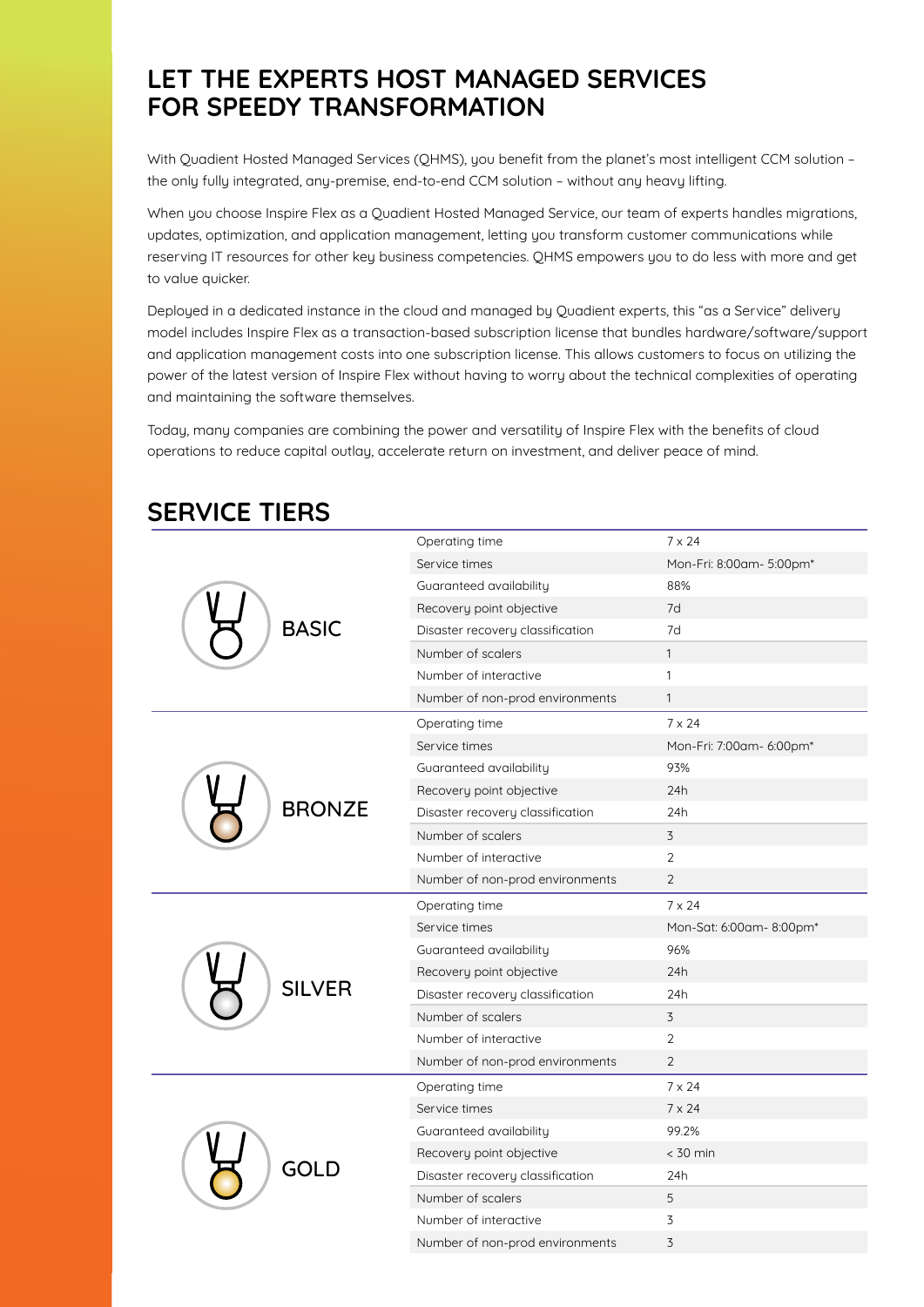# **QHMS BENEFITS**

**Free up IT to focus on core competencies that drive business goals** 

**Drive fast CX transformation** 



**Ensure compliant, secure, consistent customer communications**

**Ensure operational efficiences** 

**Leverage past investments for future projects** 

## **DO MORE WITH LESS**

Free up your team to deliver exceptional CCM knowing your full Inspire investment will be handled by the industry-leading experts

## **TAILORED FOR YOUR SUCCESS**

A customized Quadient CCM solution service, tailored to meet specific business needs with guaranteed availability and service level agreements

## **TAKE BACK CONTROL**

Give business users the ability to take control and make content changes without delays from IT workload bottlenecks

#### **BUILD YOUR EXPERTISE**

We have the expertise for successful application implementation and upkeep, but our end goal is to make you self-sufficient with our systems

## **GET TO MARKET FASTER**

With no new or continuing education on the tech stack needed, time to implementation and adoption happens quickly

# TRANSFORM YOUR BUSINESS, DELIGHT YOUR CUSTOMERS.

Ready for a full turnkey cloud CCM offering hosted and managed by Quadient? Enhance your CX by powering interactive and compliant experiences at scale for web, mobile and digital – without overextending your IT resources.

# **QUADIENT HOSTED MANAGED SERVICES LETS YOU:**

- Address skills gaps and resource challenges by accessing the specialized support they need when and where they need it
- Achieve greater value from your Quadient investment, while simplifying and reducing the costs of ongoing operations and critical production support
- Focus on business priorities and increase internal productivity by leaving application management to the vendor that developed it
- Receive the same benefits of a Quadient solution without the burden of operating them with predictable monthly costs

# **POWERFUL COMMUNICATIONS, NO DEPLOYMENT OR MAINTENANCE HASSLE**

- The world's largest team of certified and experienced Quadient professionals
- A dedicated QAMS/QHMS Manager who understands their business priorities and our applications, ensuring they receive excellent service and the future proofed solution they need
- A customized Quadient CCM solution service, tailored to meet your specific business needs with guaranteed availability and service level agreements
- Allow the business to take back control and make their own content changes without the IT workload bottleneck